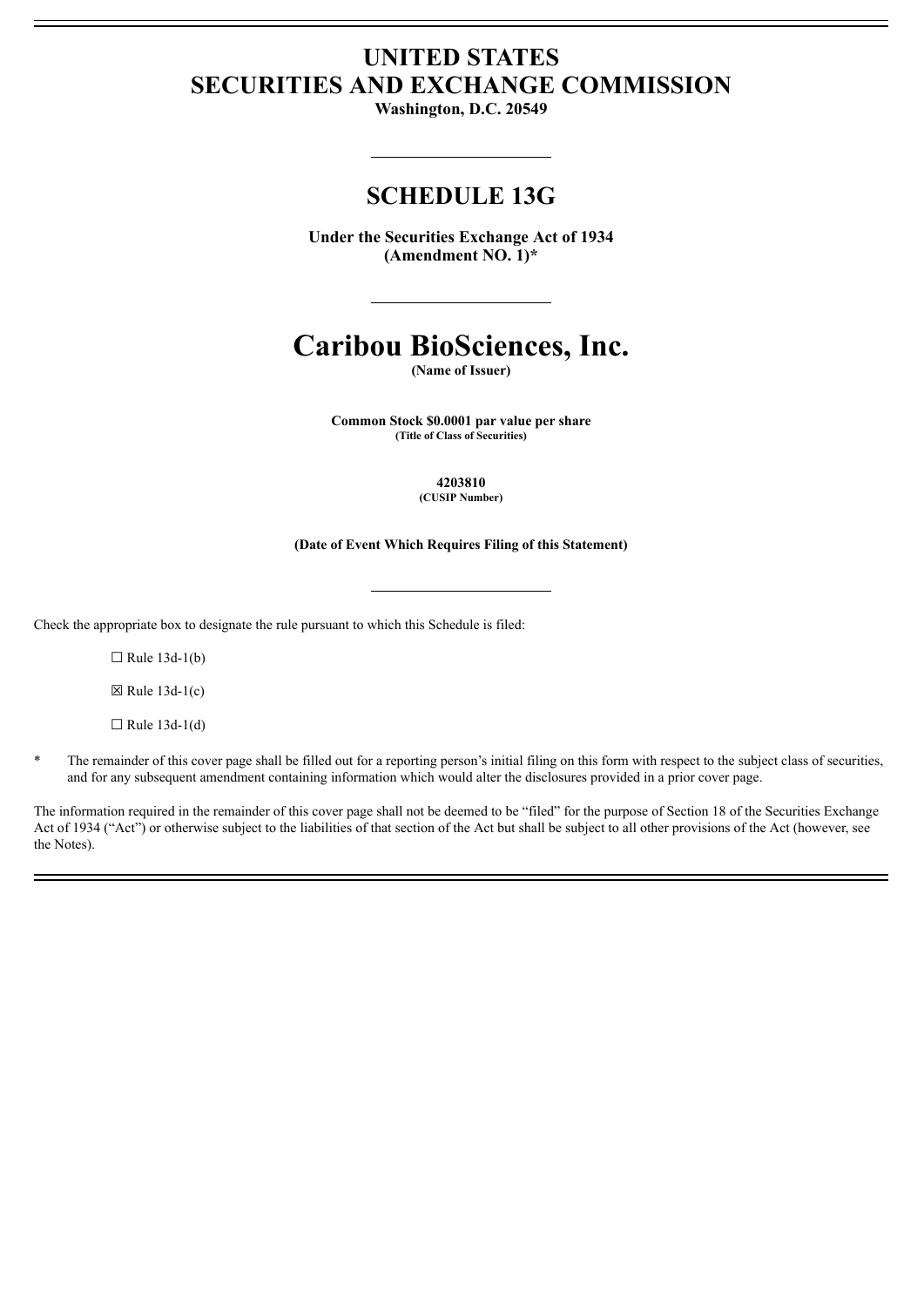| Names of reporting persons:<br>(1)                                   |                                                                                     |                  |                           |
|----------------------------------------------------------------------|-------------------------------------------------------------------------------------|------------------|---------------------------|
|                                                                      | E. I. du Pont de Nemours and Company                                                |                  |                           |
|                                                                      | Check the appropriate box if a member of a group (see instructions)<br>(2)          |                  |                           |
|                                                                      |                                                                                     |                  |                           |
|                                                                      | (a) $\Box$<br>$(b)$ $\square$                                                       |                  |                           |
| (3)                                                                  | SEC use only                                                                        |                  |                           |
| Citizenship or place of organization:<br>(4)                         |                                                                                     |                  |                           |
|                                                                      |                                                                                     |                  |                           |
|                                                                      | Delaware                                                                            |                  |                           |
|                                                                      |                                                                                     | (5)              | Sole voting power:        |
|                                                                      |                                                                                     |                  |                           |
|                                                                      | Number of                                                                           |                  | 2,058,000                 |
|                                                                      | shares                                                                              | (6)              | Shared voting power:      |
| beneficially<br>owned by<br>each                                     |                                                                                     |                  | $\mathbf{0}$              |
|                                                                      |                                                                                     | (7)              | Sole dispositive power:   |
| reporting                                                            |                                                                                     |                  |                           |
| person<br>with:                                                      |                                                                                     |                  | 2,058,000                 |
|                                                                      |                                                                                     | $\overline{(8)}$ | Shared dispositive power: |
|                                                                      |                                                                                     |                  | $\overline{0}$            |
| Aggregate amount beneficially owned by each reporting person:<br>(9) |                                                                                     |                  |                           |
|                                                                      |                                                                                     |                  |                           |
|                                                                      | 2,058,000                                                                           |                  |                           |
| (10)                                                                 | Check if the aggregate amount in Row (9) excludes certain shares (see instructions) |                  |                           |
|                                                                      | $\Box$                                                                              |                  |                           |
| (11)                                                                 | Percent of class represented by amount in Row (9):                                  |                  |                           |
|                                                                      |                                                                                     |                  |                           |
|                                                                      | 3.39%                                                                               |                  |                           |
| Type of reporting person (see instructions):<br>(12)                 |                                                                                     |                  |                           |
| CO                                                                   |                                                                                     |                  |                           |
|                                                                      |                                                                                     |                  |                           |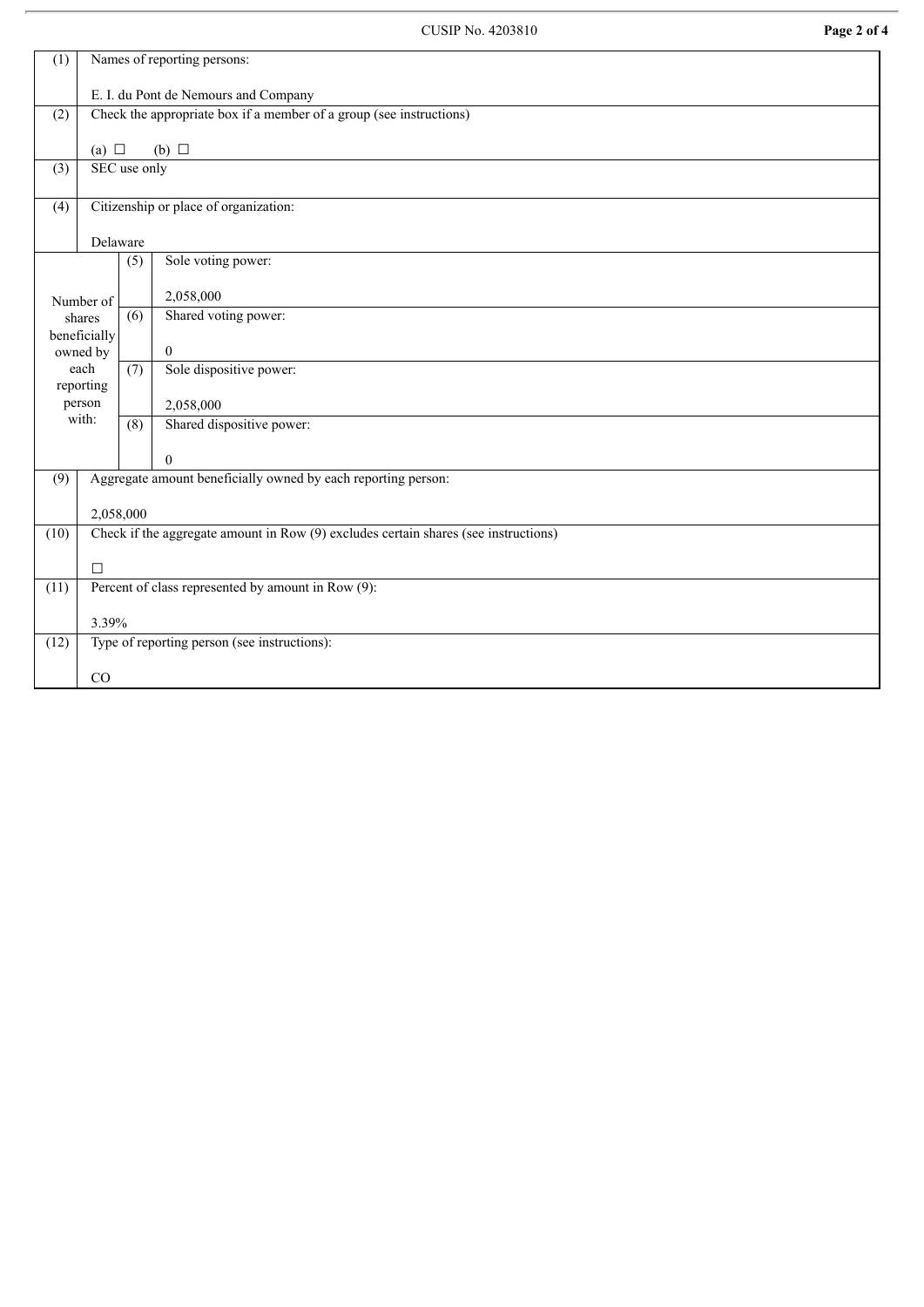*Item 1(a) Name of issuer:* Caribou Biosciences, Inc.

*Item 1(b) Address of issuer's principal executive of ices:* 2929 7th Street, Suite 105, Berkeley, California 94710

*2(a) Name of person filing:* E. I. du Pont de Nemours and Company

*2(b) Address or principal business of ice or, if none, residence:*

E. I. du Pont de Nemours and Company maintains its principal business offices at 9330 Zionsville Rd, Indianapolis, Indiana 46268.

## *2(c) Citizenship:*

E. I. du Pont de Nemours and Company is a corporation incorporated in the State of Delaware.

# *2(d) Title of class of securities:*

Common Stock \$0.0001 par value per share

### *2(e) CUSIP No.:*

4203810

# Item 3. If this statement is filed pursuant to  $\S$ \$240.13d-1(b) or 240.13d-2(b) or (c), check whether the person filing is a:

(a)  $\Box$  Broker or dealer registered under section 15 of the Act (15 U.S.C. 780);

(b)  $\Box$  Bank as defined in section 3(a)(6) of the Act (15 U.S.C. 78c);

(c)  $\Box$  Insurance company as defined in section 3(a)(19) of the Act (15 U.S.C. 78c);

(d) ☐ Investment company registered under section 8 of the Investment Company Act of 1940 (15 U.S.C 80a–8);

(e)  $\Box$  An investment adviser in accordance with §240.13d–1(b)(1)(ii)(E);

(f)  $\Box$  An employee benefit plan or endowment fund in accordance with §240.13d–1(b)(1)(ii)(F);

(g)  $\Box$  A parent holding company or control person in accordance with §240.13d–1(b)(1)(ii)(G);

(h)  $\Box$  A savings associations as defined in Section 3(b) of the Federal Deposit Insurance Act (12 U.S.C. 1813);

(i)  $\Box$  A church plan that is excluded from the definition of an investment company under section 3(c)(14) of the Investment Company Act of 1940 (15) U.S.C. 80a–3);

(i)  $\Box$  A non-U.S. institution in accordance with §240.13d–1(b)(1)(ii)(J);

(k)  $\Box$  Group, in accordance with §240.13d–1(b)(1)(ii)(K). If filing as a non-U.S. institution in accordance with §240.13d–1(b)(1)(ii)(J), please specify the type of institution:

## *Item 4. Ownership*

Provide the following information regarding the aggregate number and percentage of the class of securities of the issuer identified in Item 1.

(a) Amount beneficially owned: 2,058,000.

(b) Percent of class: 3.39%.